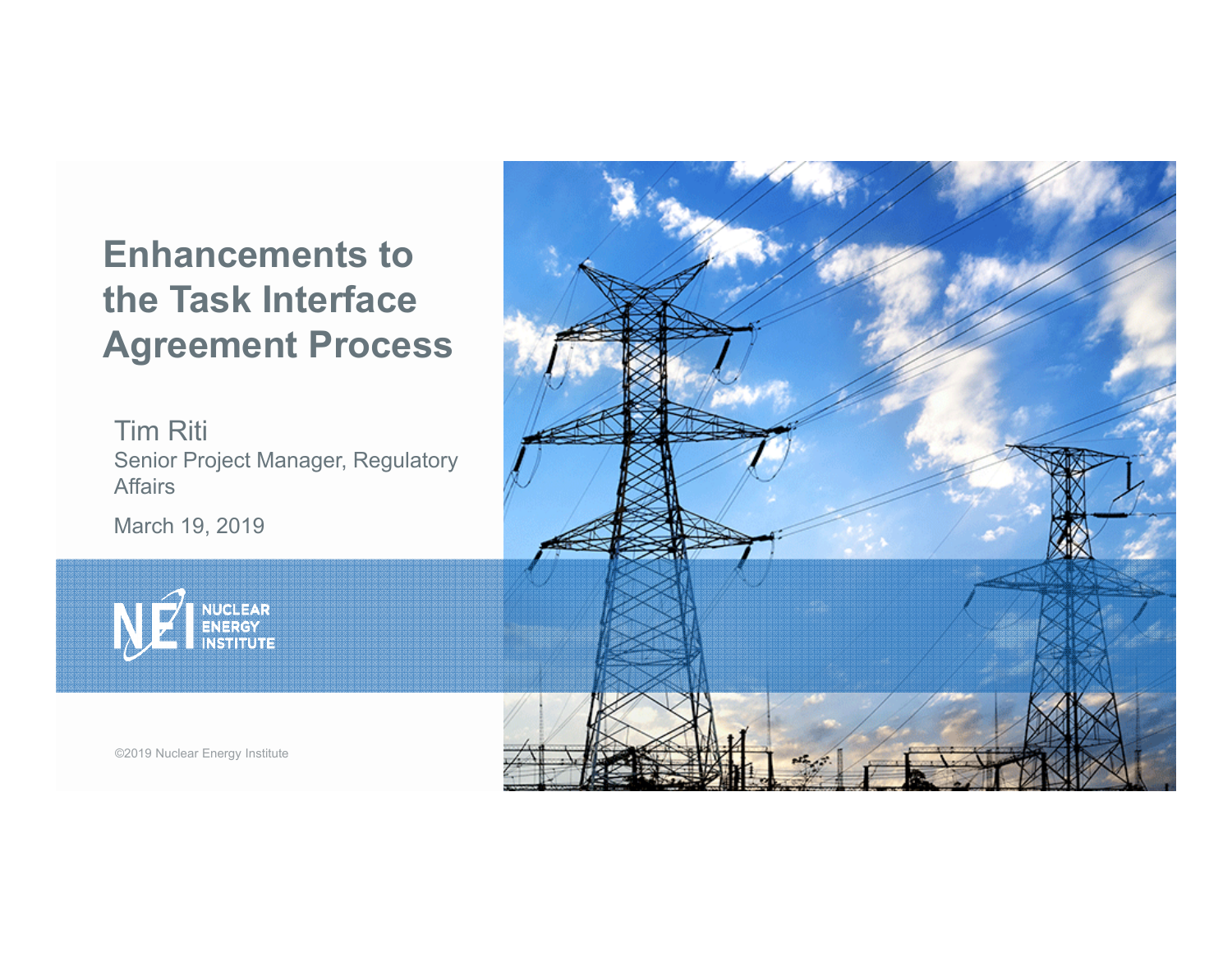# **TIA Process Enhancements**

- **Increase Process Rigidity**
- **Greater Emphasis on Backfit**
- **Include an Appeal Process**
- **Eliminate Pre-decisional Consideration**
- **Establish Exit Criteria for Low Safety Significance Issues**

©2019 Nuclear Energy Institute 2

 $N\widehat{E}$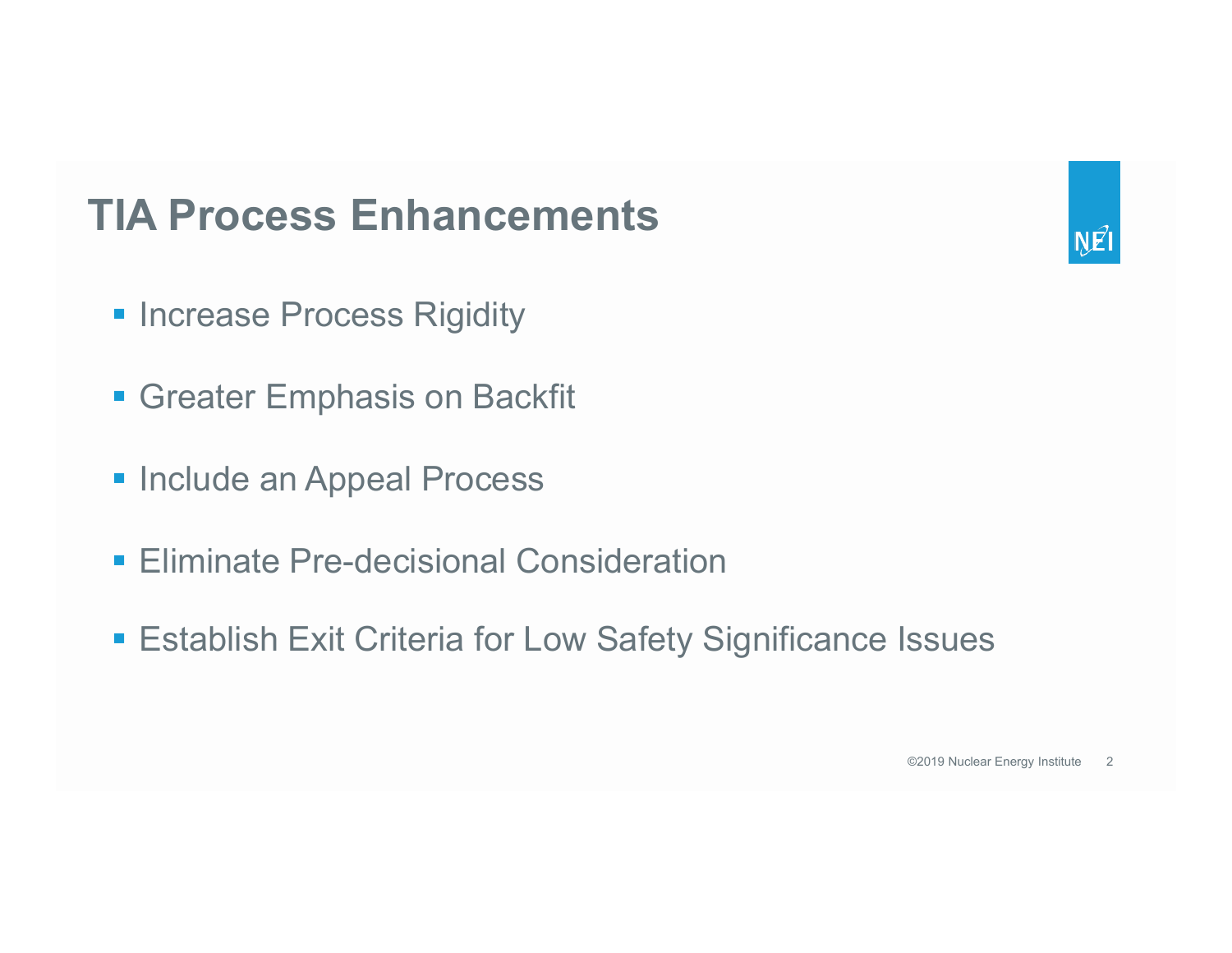### **Increase Process Rigidity**

- **"Screening Criteria" for entry developed**
- **Example 23 Feraise 20 Feraise 3 Feraise 3 Feraise 3 Feraise 3 Feraise 3 Feraise 3 Feraise 3 Feraise 3 Feraise 3 Feraise 3 Feraise 3 Feraise 3 Feraise 3 Feraise 3 Feraise 3 Feraise 3 Feraise 3 Feraise 3 Feraise 3 Feraise 3**
- **Defined communication requirements with the Licensee**
- **Example 2 Figure 1 Circuit 1 Figure 1 Figure 1 Figure 1 Figure 1 Figure 1 Figure 1 Figure 1 Figure 1 Figure 1 Figure 1 Figure 1 Figure 1 Figure 1 Figure 1 Figure 1 Figure 1 Figure 1 Figure 1 Figure 1 Figure 1 Figure 1 Fig** TIA
- **Ensure engagement with DORL and OGC throughout, if** licensing basis impacted
- **Documentation and durability of decisions**
- **Specific criteria for engaging other offices**

NÉI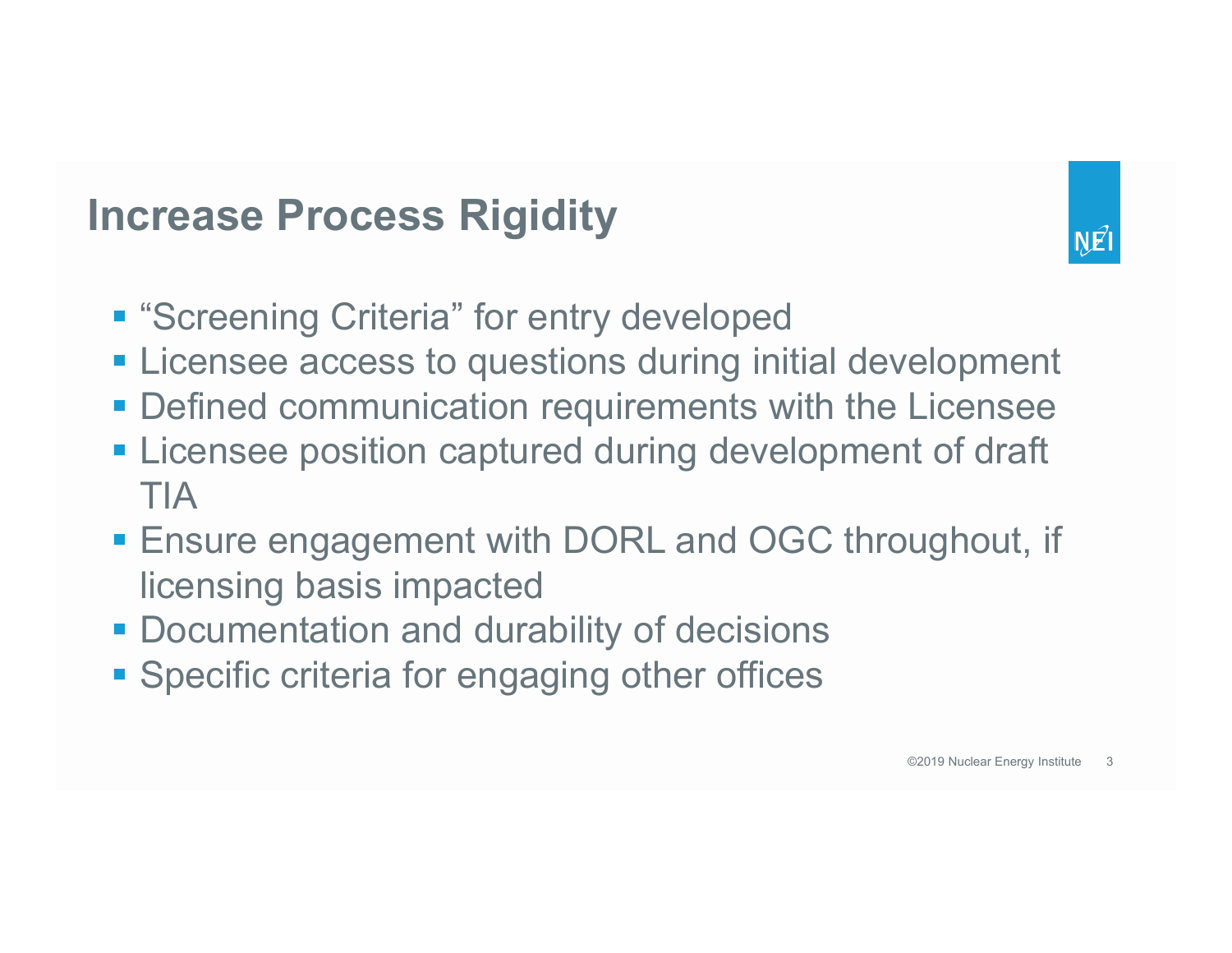## **Adherence to Backfit**

- Use of staff positions and applicability to licensee must be clear
- **Procedure requirements/details on when to conduct a** backfit review throughout the process including the final outcome
- **Ensure interpretations of licensing basis are considered** for backfit
- **Provision for CRGR review/engagement if requested by** the Staff or Licensee

NÉI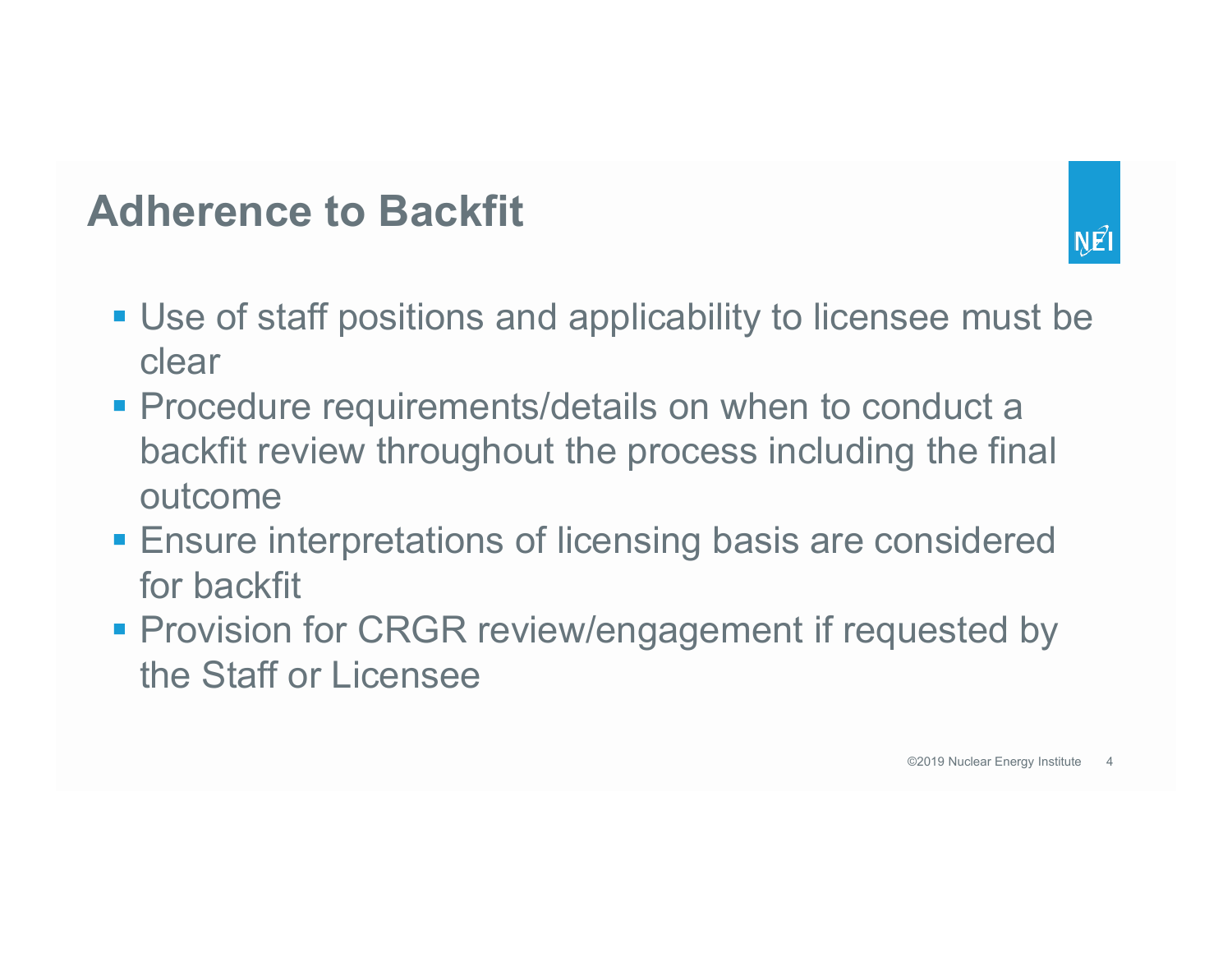#### **Include an Appeal Process**

- **Example 2 Figure 1 Figure 1 Figure 1 Figure 1 Figure 1 Figure 1 Figure 1 Figure 1 Figure 1 Figure 1 Figure 1 Figure 1 Figure 1 Figure 1 Figure 1 Figure 1 Figure 1 Figure 1 Figure 1 Figure 1 Figure 1 Figure 1 Figure 1 Figu**
- **Opportunity for the Licensee to engage beyond "fact** check" at the end of the process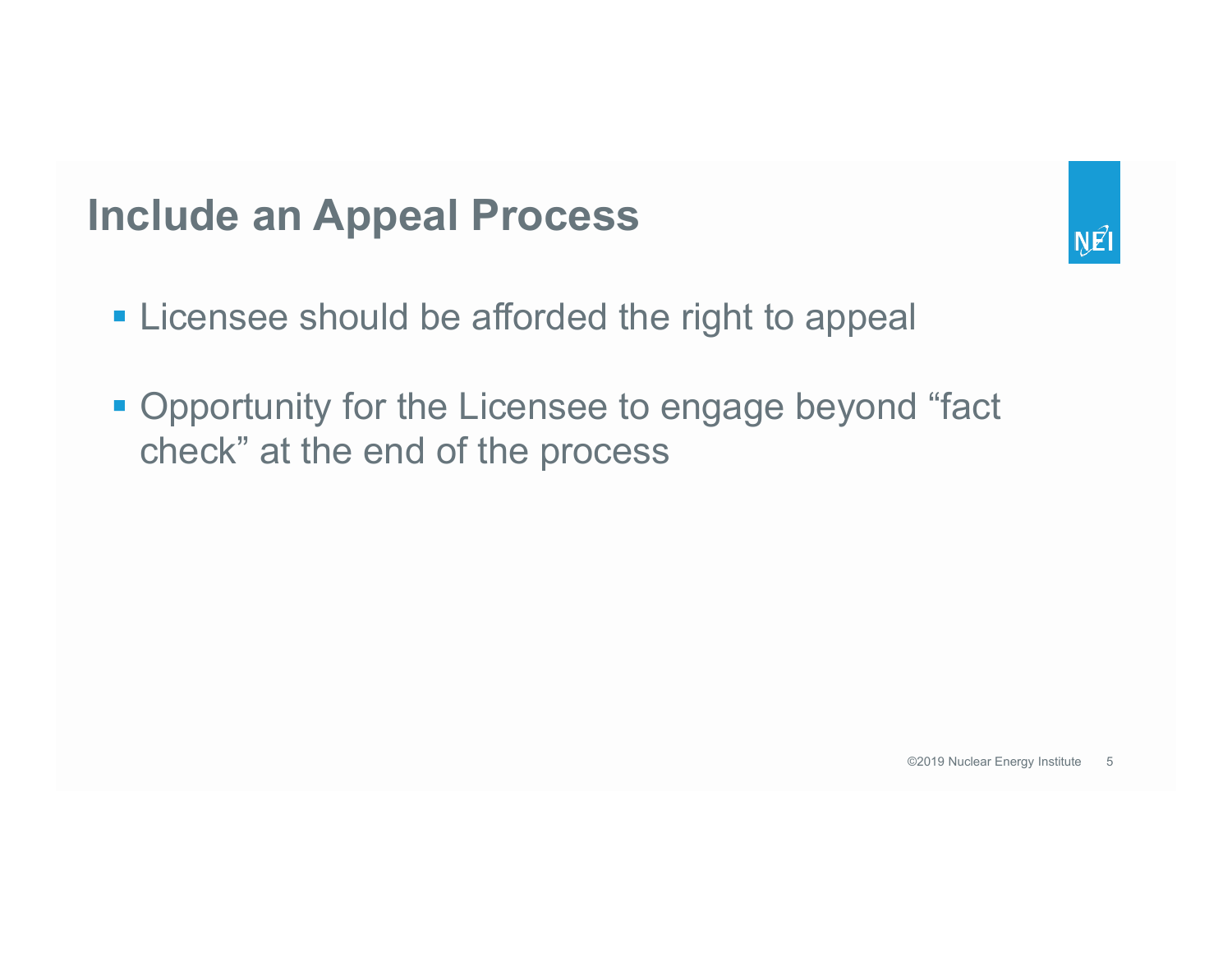# **Eliminate Pre-decisional Consideration**

- **Process transparency and openness**
- **Should be considered an extension of inspection and/or** review activity
- **Ensure finalized TIA questions are provided to the** Licensee to support increased engagement

©2019 Nuclear Energy Institute 6

 $N\widehat{E}$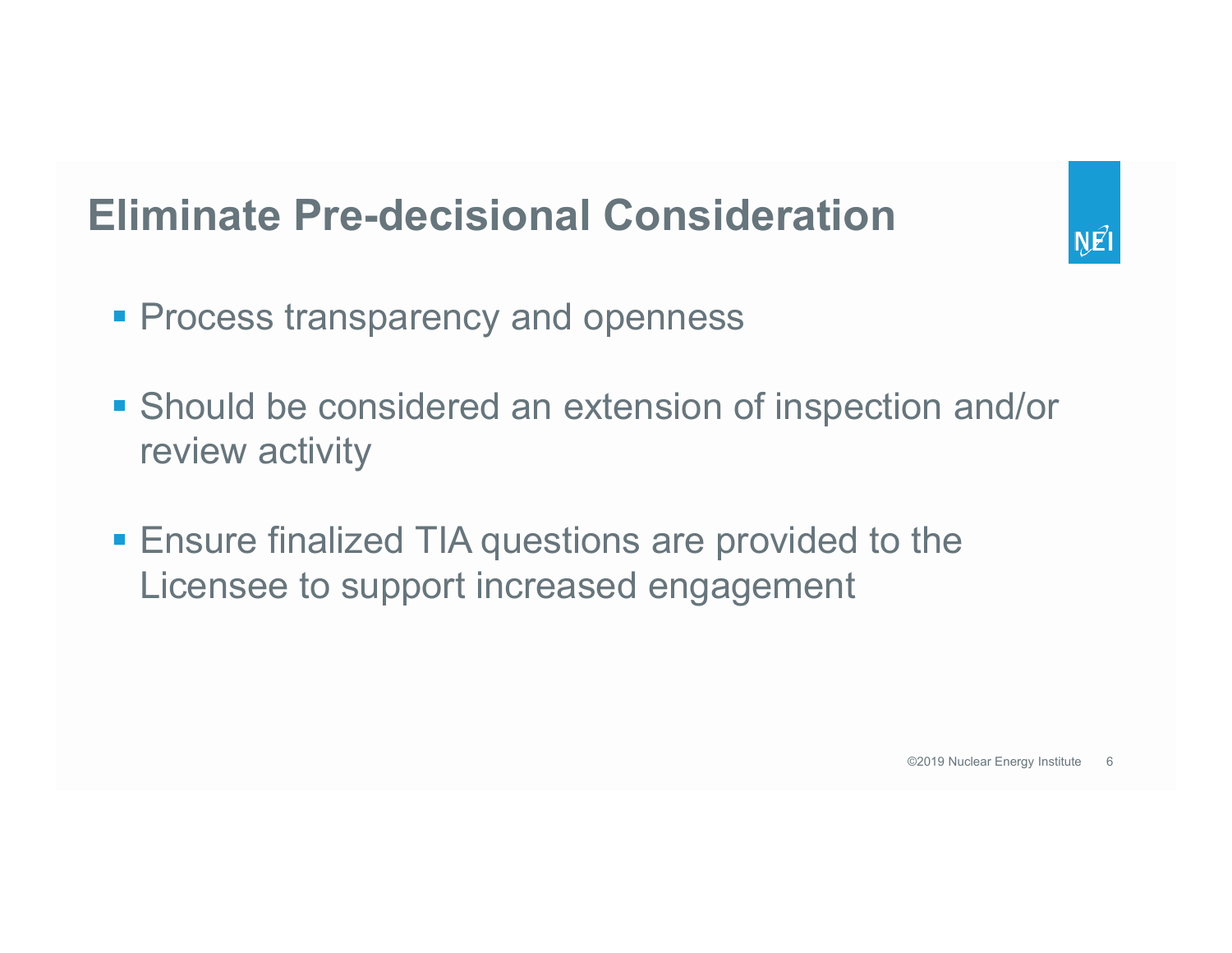# **Establish Exit Criteria for Low Safety Significance Issues**

- NÉI
- An assessment of safety significance needs to occur prior to, and continuing throughout the TIA process
	- • Issues of sufficiently low safety significance should be dispositioned as requiring "no further action" on the part of the licensee or NRC
	- The basis for decisions should be well-documented to ensure durable issue closure, as well as providing a basis to reexamine the issue if new or different information becomes available in the future
	- $\bullet$ Consistent with the Principles of Good Regulation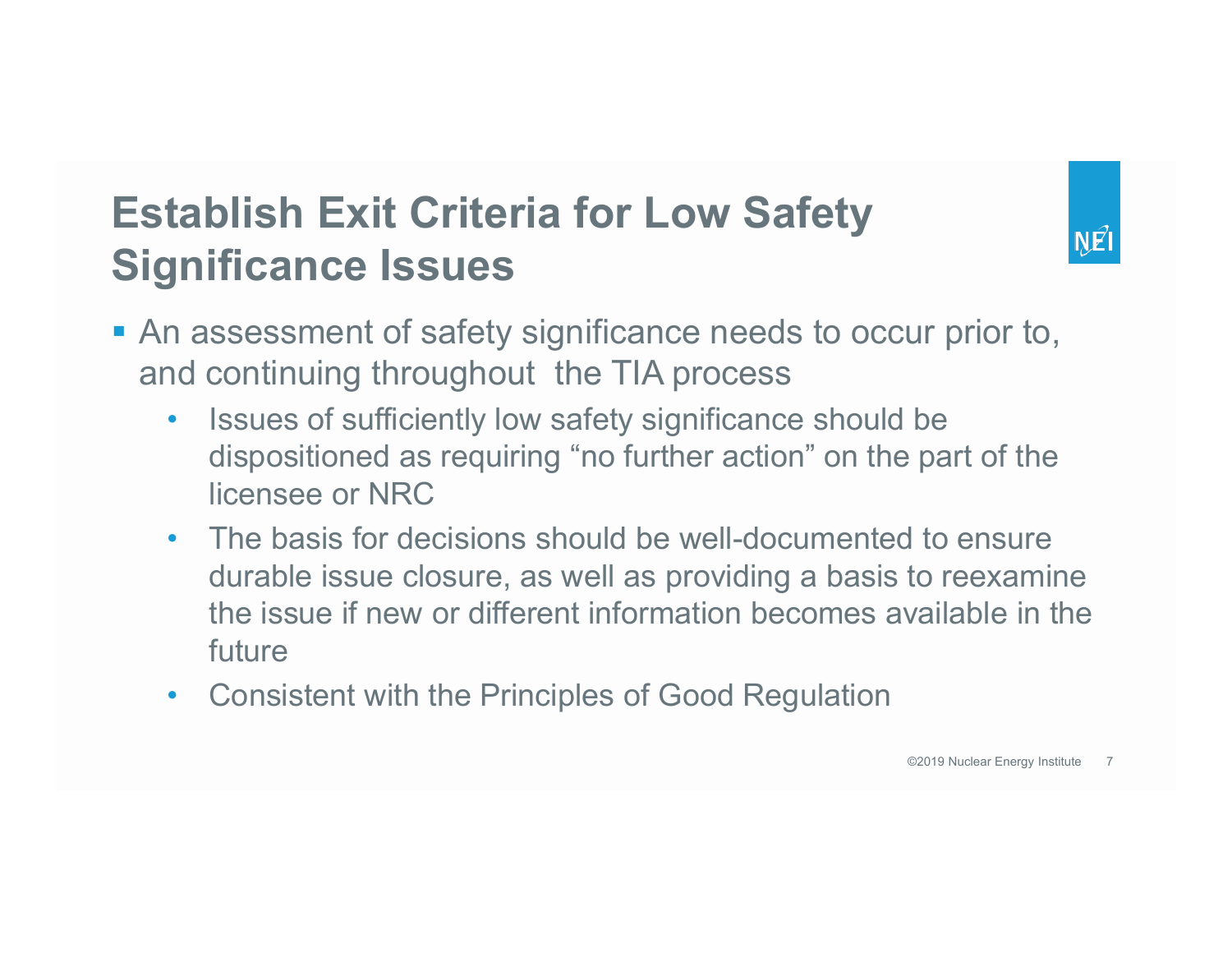# **Establish Exit Criteria for Low Safety Significance Issues**

NEI

- Initial focus of the low safety significance issue resolution (LSSIR) effort should be on the resolution of licensing basis questions that do not involve clear noncompliance with legally binding requirements (such questions may arise in various contexts)
	- •Insights may yield efficiencies that also improves resolution of compliance issues
- TIAs often involve resolution of questions regarding the interpretation of the approved licensing basis stemming from lack of clarity, or other ambiguities
	- • As opposed to situations that involve clear non-compliance with legally binding requirements
- Establish criteria for assessing the safety-significance